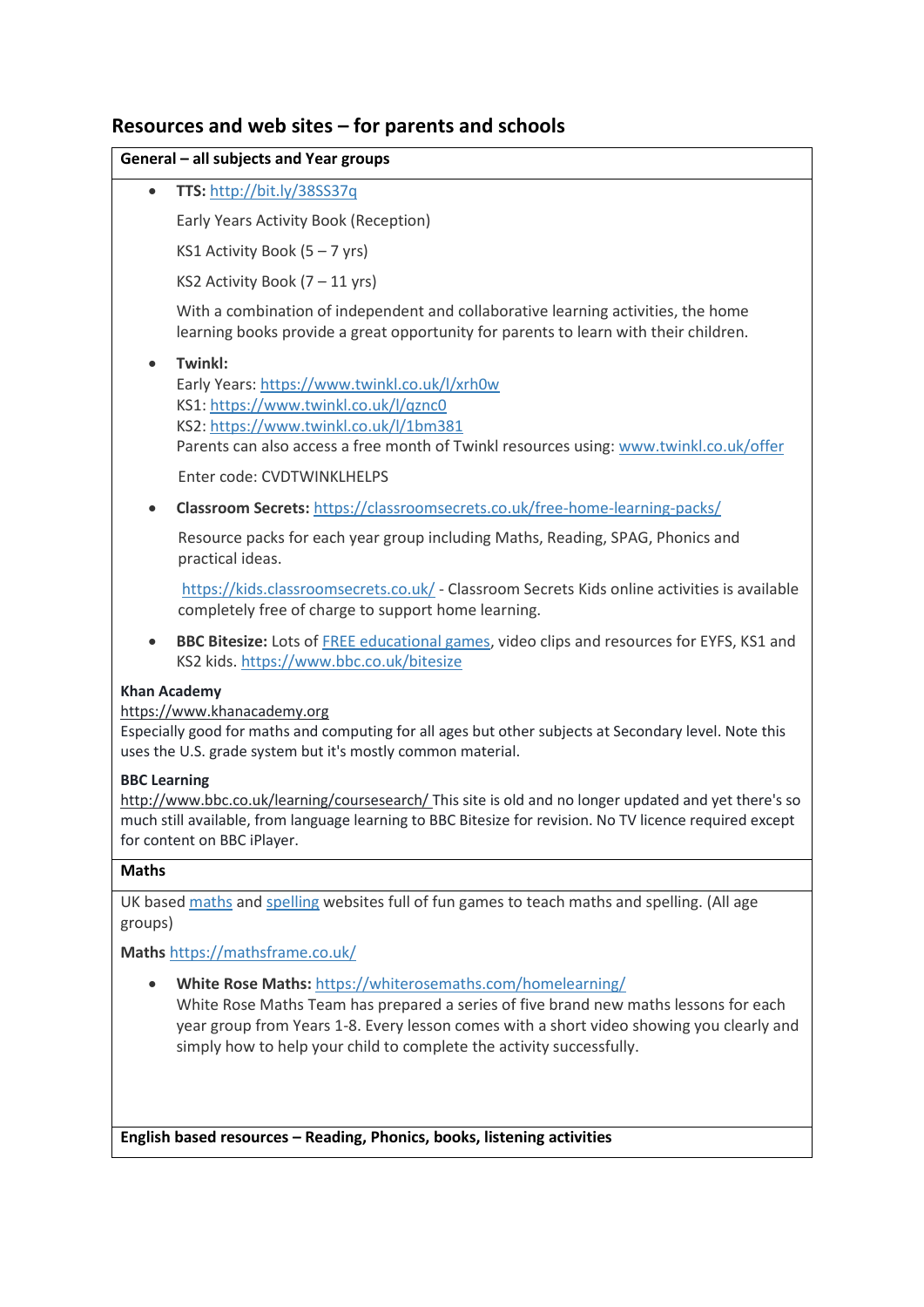## Cbeebies Radio

<https://www.bbc.co.uk/cbeebies/radio>

Listening activities for the younger ones.

**Libby the library App:** Libby is a **[FREE library app](https://www.overdrive.com/apps/libby/)** for anyone who is already a member of any UK library. There are lots of free audio and e-books that you can rent, although there may be a waiting list for some of them[. https://www.overdrive.com/apps/libby/](https://www.overdrive.com/apps/libby/)

- **Spelling Frames:** <https://spellingframe.co.uk/>
- **Teach your monster to read:** <https://www.teachyourmonstertoread.com/> (Free Phonics Reading Game for EYS / KS1)
- **Phonics Play:** <https://www.phonicsplay.co.uk/>

Free to use logging on with: Username: march20 Password: home

 **Oxford Owl:** The home of Biff, Chip and Kipper. [FREE online books a](https://www.oxfordowl.co.uk/for-home/find-a-book/library-page/)nd audio books to read for a variety of ages. There's also FREE [activities,](https://www.oxfordowl.co.uk/welcome-back/for-home/reading-owl/kids-activities) printables and colouring in sheets.

<https://www.oxfordowl.co.uk/for-home/find-a-book/library-page/>

<https://www.oxfordowl.co.uk/welcome-back/for-home/reading-owl/kids-activities>

# **Science**

- **A range of science activities to do at home:** [https://www.stem.org.uk/home-learning/family-activities](https://eur03.safelinks.protection.outlook.com/?url=https%3A%2F%2Fwww.stem.org.uk%2Fhome-learning%2Ffamily-activities&data=02%7C01%7CKathy.Smedley%40wokingham.gov.uk%7C8e0ac71ce3aa42e603cd08d7ccf29428%7C996ee15c0b3e4a6f8e65120a9a51821a%7C0%7C0%7C637203214826816135&sdata=Ka4Kbo28Yf%2FzNczZ7SrPXHMvGOe2Xhi%2F6LB9QTjVQsA%3D&reserved=0)
- **CREST Awards: [FREE Science activities](https://library.crestawards.org/) and projects for KS1 and KS2** <https://library.crestawards.org/>

# **Ideas for the Outdoors**

Nature Detectives

[https://naturedetectives.woodlandtrust.org.uk/naturedetect…/](https://naturedetectives.woodlandtrust.org.uk/naturedetect%E2%80%A6/) A lot of these can be done in a garden, or if you can get to a remote forest location!

[The Muddy Puddle Teacher](https://themuddypuddleteacher.co.uk/) – currently offering one month's access to their outdoor education resources for EYFS, KS1 and KS2 for FREE<https://themuddypuddleteacher.co.uk/>

- **DK Find Out** <https://www.dkfindout.com/uk/…> - child friendly encyclopaedia Activities and quizzes
- **Outdoors Learning Resources:** [Tree Tools for Schools](http://www.treetoolsforschools.org.uk/menu/) by the Woodland Trust. Lots of printables and outdoors activities for KS1 and KS2. <http://www.treetoolsforschools.org.uk/menu/>

# **Topic – web sites and resources to develop curiosity about the world Around us**

**Virtual Museum Tours:**

There are ove[r 500 virtual tours of museums](https://www.travelandleisure.com/attractions/museums-galleries/museums-with-virtual-tours) around the world. [https://www.travelandleisure.com/attractions/museums-galleries/museums-with-virtual-tours](https://www.travelandleisure.com/attractions/museums-galleries/museums-with-virtual-%09tours)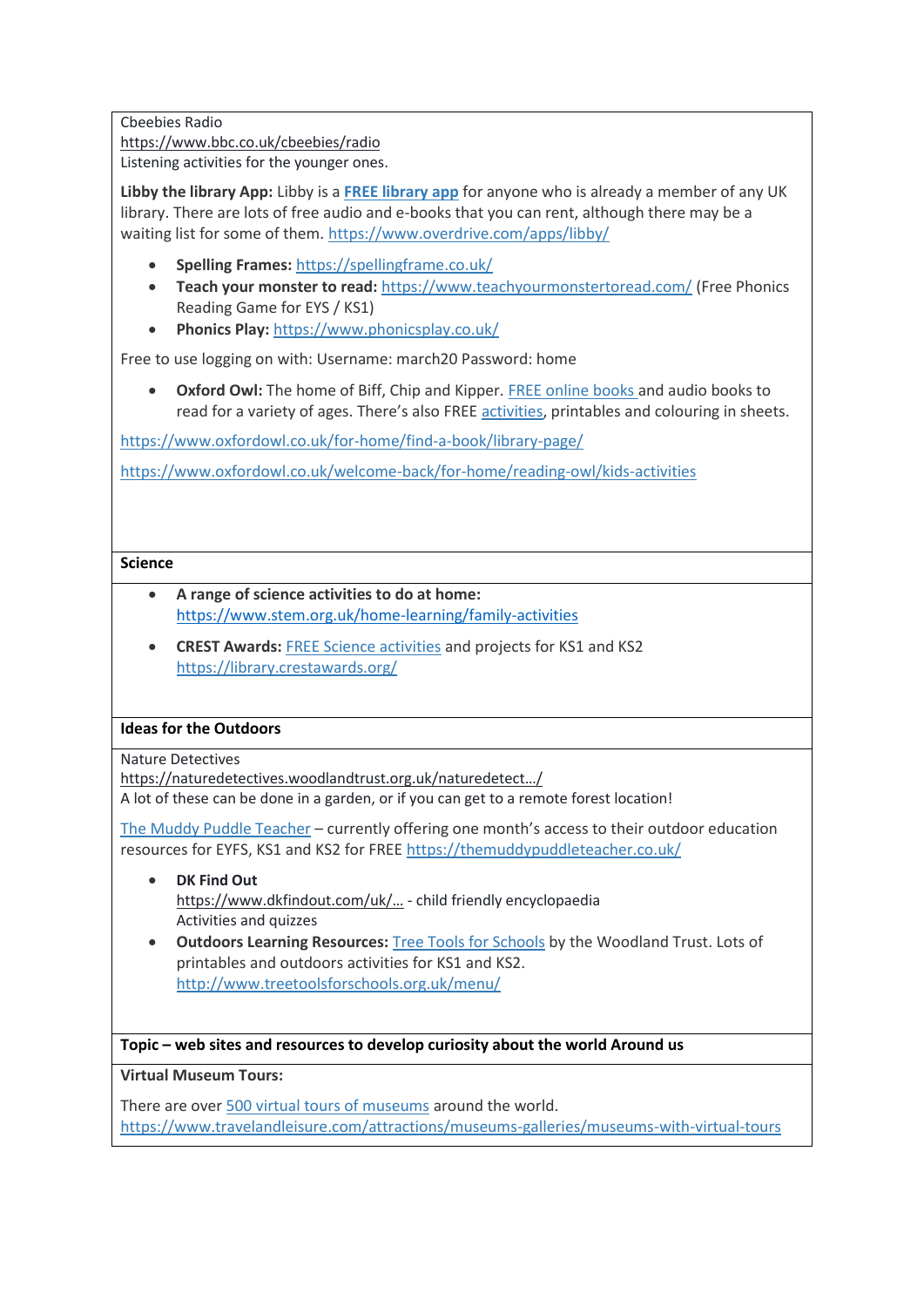### **Geography Games**

<https://world-geography-games.com/world.html> Geography gaming!

**The Kids Should See This** [https://thekidshouldseethis.com](https://thekidshouldseethis.com/) Wide range of cool educational videos

**Crash Course Kids** <https://m.youtube.com/user/crashcoursekids> As above for a younger audience

**National Geographic Kids**: **[FREE educational resources](https://www.natgeokids.com/uk/teacher-category/activities/)** to use at home for EYFS, KS1 and KS2. There are printables, games and quizzes. [https://www.natgeokids.com/uk/teacher](https://www.natgeokids.com/uk/teacher-category/activities/)[category/activities/](https://www.natgeokids.com/uk/teacher-category/activities/)

**Ted Ed** [https://ed.ted.com](https://ed.ted.com/) All sorts of engaging educational videos

# **VR - Experiential Learning**

<https://www.seymourlerhn.com/education/>- Experience the benefits of VR for experiential learning without spending a penny on new hardware. Simply log into the cloud based eLearning platform and choose from over 150 curriculum aligned virtual tours on the devices and hardware you already have. Designed for teachers, we have also developed a huge range of teaching resources to compliment and expand on the VR experiences. FREE during school closures

- <https://artsandculture.google.com/>
- **NASA MAKES THEIR ENTIRE MEDIA LIBRARY PUBLICLY ACCESSIBLE AND COPYRIGHT FREE** <https://www.nasa.gov/>

**Microsoft Projects at Home: Learn Together.**

Engage your family for an hour or more with these safe and simple, family-led learning experiences for ages 3 to 12. This collection of free activities, curated out of educational resources from around the world, encourages families to Learn, Do and Share. Enjoy some time together! [https://education.microsoft.com/en-](https://education.microsoft.com/en-us/resource/755e5a8b?fbclid=IwAR2Hvg0Ex6Ui6ce1wwj40niQ3jd1xrJJFrzAPYl3BQaKMwI-MlTNQCTe5Bk)

[us/resource/755e5a8b?fbclid=IwAR2Hvg0Ex6Ui6ce1wwj40niQ3jd1xrJJFrzAPYl3BQaKMwI-](https://education.microsoft.com/en-us/resource/755e5a8b?fbclid=IwAR2Hvg0Ex6Ui6ce1wwj40niQ3jd1xrJJFrzAPYl3BQaKMwI-MlTNQCTe5Bk)[MlTNQCTe5Bk](https://education.microsoft.com/en-us/resource/755e5a8b?fbclid=IwAR2Hvg0Ex6Ui6ce1wwj40niQ3jd1xrJJFrzAPYl3BQaKMwI-MlTNQCTe5Bk)

**Apple**: Everyone Can Create – Ideas for using Apple iPads to be creative at home and in the classroom. Download the free ideas books and get creating using the free Apple Apps

### **ICT Coding Websites:**

[Scratch Jr](https://www.scratchjr.org/) is a FREE app for children aged 5-7 to learn coding. There's also [Scratch f](https://scratch.mit.edu/)or older children.

<https://www.scratchjr.org/>

Lessons in Scratch - <https://csfirst.withgoogle.com/c/cs-first/en/curriculum.html>

[Code Monster](http://www.crunchzilla.com/code-monster) is a FREE game to teach JavaScript

<http://www.crunchzilla.com/code-monster>

[Tinkercad](https://www.tinkercad.com/) – Allows you to learn about 3D modelling, coding and electronics.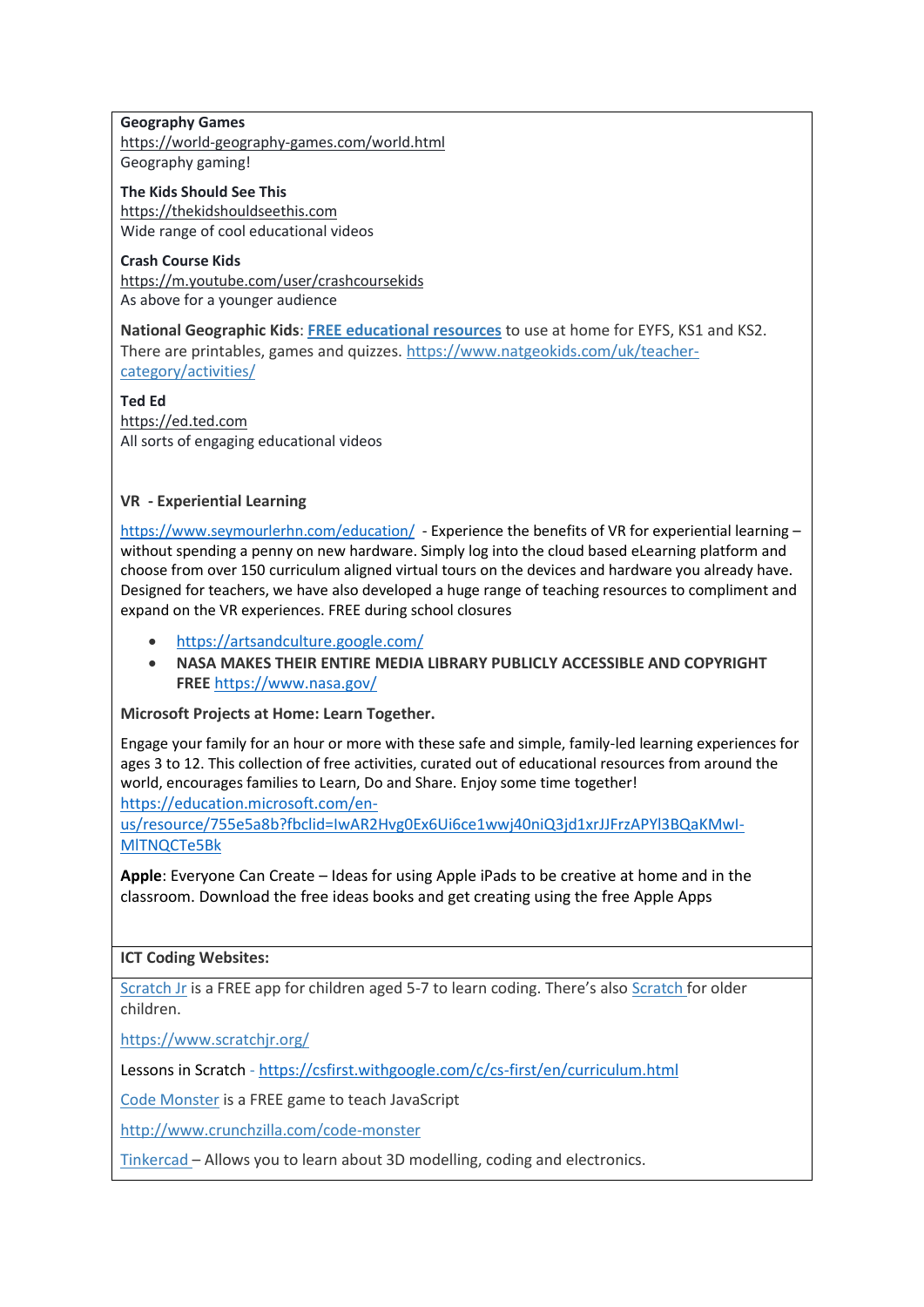<https://www.tinkercad.com/>

<https://code.org/athome> - Code.org resources for teaching all age groups computer science

Code Club/Raspberry Pie Projects

<https://projects.raspberrypi.org/en/projects>

### **Arts and crafts**

## **The Artful Parent**

<https://www.facebook.com/artfulparent/> Good, free art activities

**Red Ted Art** [https://www.redtedart.com](https://www.redtedart.com/) Easy arts and crafts for little ones

### **The Imagination Tree**

[https://theimaginationtree.com](https://theimaginationtree.com/) Creative art and craft activities for the very youngest.

### **Resources for children learning English as an additional language (EAL)**

Resources to support English language learning:

o A website with activities for children to support the learning of English (for primary school pupils):

http://learnenglishkids.britishcouncil.org/en/

- including: games; animated stories and songs; reading and writing activities;
- Spelling, pronunciation and phonics activities
- o https://learnenglish.britishcouncil.org/en/apps

- Free British Council apps designed to support children to learn English:

LearnEnglish Kids: Playtime (songs, stories and games for children aged 6-11)

LearnEnglish Kids: Videos (animated stories)

For secondary school pupils:

LearnEnglish Elementary podcasts

LearnEnglish GREAT videos (short videos about UK culture)

LearnEnglish Grammar

MyWordBook – an interactive vocabulary notebook

Sounds Right – supports pronunciation

o http://learnenglishteens.britishcouncil.org/

- A website with activities to support teenagers to learn English. Includes reading

activities; videos for developing listening skills; writing activities; grammar and

vocabulary activities; videos, games, puzzles and competitions.